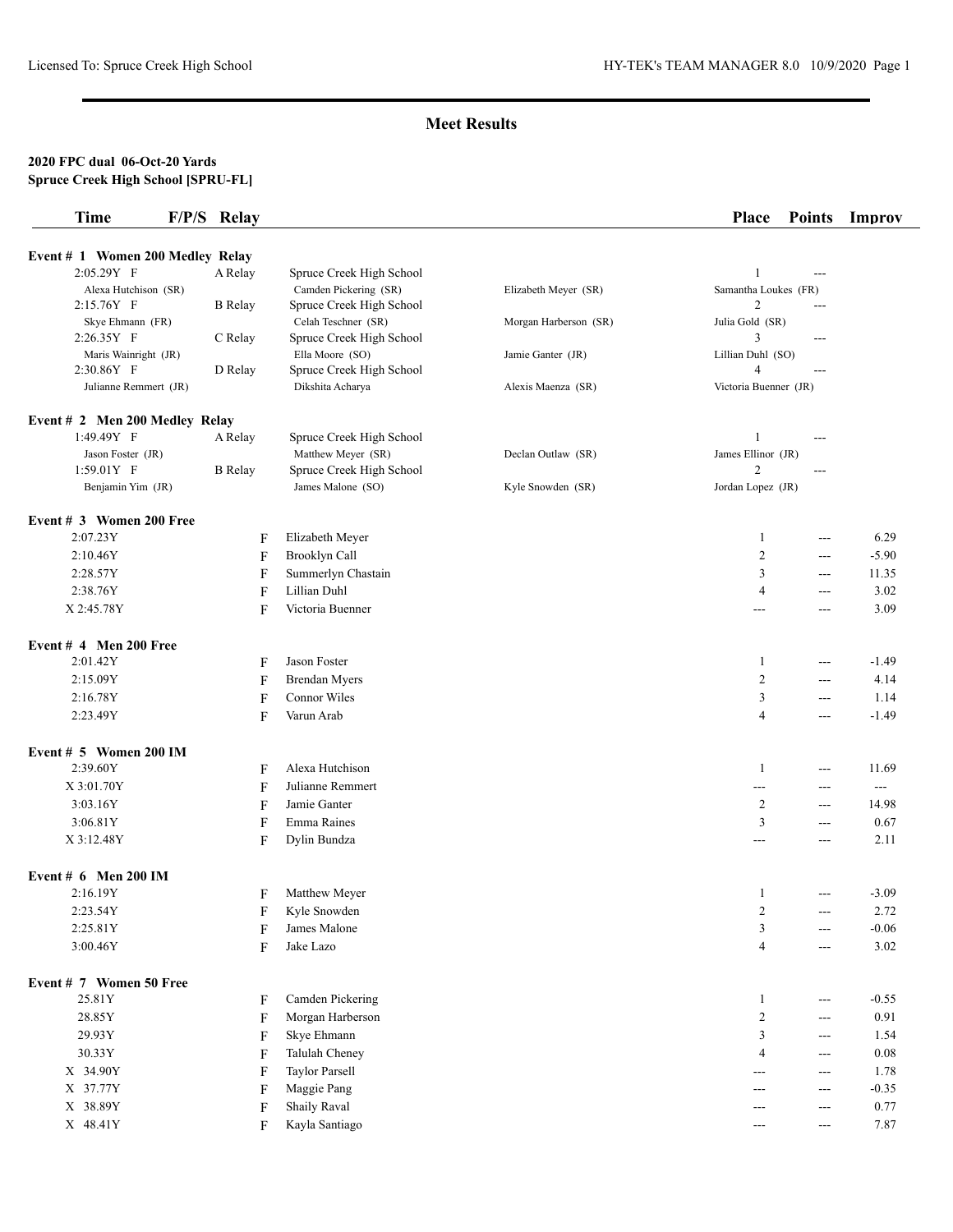# **Meet Results**

#### **2020 FPC dual 06-Oct-20 Yards Spruce Creek High School [SPRU-FL]**

| <b>Time</b>                         | F/P/S Relay |                           |                                               |                      | <b>Place</b>            | <b>Points</b>  | Improv  |
|-------------------------------------|-------------|---------------------------|-----------------------------------------------|----------------------|-------------------------|----------------|---------|
| Event # 8 Men 50 Free               |             |                           |                                               |                      |                         |                |         |
| 23.18Y                              |             | F                         | James Ellinor                                 |                      | $\mathbf{1}$            | ---            | 1.05    |
| 25.06Y                              |             | F                         | Jordan Lopez                                  |                      | $\overline{2}$          | ---            | $-0.03$ |
| 26.41Y                              |             | F                         | <b>Brendan Myers</b>                          |                      | 3                       | ---            | 0.58    |
| 27.08Y                              |             | $\mathbf F$               | Jacob Christie                                |                      | 4                       | ---            | 0.36    |
| X 28.95Y                            |             | F                         | Jackson Essig                                 |                      | ---                     | ---            | 1.30    |
| Event # 9 Women 100 Fly             |             |                           |                                               |                      |                         |                |         |
| 1:03.68Y                            |             | F                         | Elizabeth Meyer                               |                      | $\mathbf{1}$            | ---            | 3.86    |
| 1:19.60Y                            |             | $\mathbf F$               | Alexis Maenza                                 |                      | $\sqrt{2}$              | ---            | $-2.88$ |
| 1:21.21Y                            |             | $\mathbf F$               | Morgan Harberson                              |                      | $\mathfrak{Z}$          | ---            | 4.67    |
| 1:23.37Y                            |             | F                         | Jamie Ganter                                  |                      | $\overline{4}$          | ---            | 6.39    |
| <b>Event #10 Men 100 Fly</b>        |             |                           |                                               |                      |                         |                |         |
| 56.84Y                              |             | $\mathbf F$               | Declan Outlaw                                 |                      | $\mathbf{1}$            | $---$          | $-3.47$ |
| 1:04.86Y                            |             | $\mathbf F$               | Kyle Snowden                                  |                      | $\overline{2}$          | ---            | 2.68    |
| Event #11 Women 100 Free            |             |                           |                                               |                      |                         |                |         |
| 1:01.08Y                            |             | F                         | Samantha Loukes                               |                      | $\mathbf{1}$            | $\cdots$       | $-0.72$ |
| 1:05.09Y                            |             | $\boldsymbol{\mathrm{F}}$ | Julia Gold                                    |                      | $\overline{2}$          | $\overline{a}$ | 2.62    |
| 1:10.75Y                            |             | $\mathbf F$               | Ella Moore                                    |                      | $\mathfrak{Z}$          | $\overline{a}$ | $-0.32$ |
| X 1:12.76Y                          |             | F                         | Celah Teschner                                |                      | ---                     | ---            | $-3.79$ |
| 1:15.37Y                            |             | F                         | Emma Raines                                   |                      | 4                       | $\overline{a}$ | 4.10    |
| X 1:20.18Y                          |             | F                         | <b>Taylor Parsell</b>                         |                      | ---                     | ---            | 2.06    |
| X 1:28.80Y                          |             | F                         | Dikshita Acharya                              |                      | ---                     | ---            | $-9.32$ |
| Event $#12$ Men 100 Free            |             |                           |                                               |                      |                         |                |         |
| 54.56Y                              |             | F                         | James Ellinor                                 |                      | $\mathbf{1}$            | ---            | 1.87    |
| 56.86Y                              |             | $\mathbf F$               | Jordan Lopez                                  |                      | $\overline{2}$          | ---            | 1.10    |
| 1:04.55Y                            |             | F                         | Reid McComb                                   |                      | $\mathfrak{Z}$          | ---            | $-0.31$ |
| Event #13 Women 500 Free            |             |                           |                                               |                      |                         |                |         |
| 6:20.46Y                            |             | F                         | Alexa Hutchison                               |                      | $\mathbf{1}$            | $\cdots$       | 25.87   |
| 6:32.92Y                            |             | F                         | Summerlyn Chastain                            |                      | 2                       | ---            | 24.38   |
| 6:57.84Y                            |             | F                         | Lillian Duhl                                  |                      | 3                       | $---$          | 16.80   |
| 7:03.06Y                            |             | F                         | Dylin Bundza                                  |                      | 4                       | ---            | 13.89   |
| X 7:22.50Y                          |             | F                         | <b>Brooke Parsell</b>                         |                      | $---$                   | ---            | 8.88    |
| <b>Event #14 Men 500 Free</b>       |             |                           |                                               |                      |                         |                |         |
| 5:13.52Y                            |             | F                         | Declan Outlaw                                 |                      | 1                       | ---            | 0.86    |
| 6:47.34Y                            |             | F                         | Benjamin Yim                                  |                      | $\overline{2}$          | ---            | 4.55    |
| Event #15 Women 200 Free Relay      |             |                           |                                               |                      |                         |                |         |
| $1:50.80Y$ F                        |             | A Relay                   | Spruce Creek High School                      |                      | $\mathbf{1}$            | $\overline{a}$ |         |
| Brooklyn Call (FR)                  |             |                           | Julia Gold (SR)                               | Samantha Loukes (FR) | Camden Pickering (SR)   |                |         |
| 2:05.76Y F                          |             | <b>B</b> Relay            | Spruce Creek High School                      |                      | 2                       | $\overline{a}$ |         |
| Victoria Buenner (JR)<br>2:11.59Y F |             |                           | Ella Moore (SO)                               | Talulah Cheney (SO)  | Lillian Duhl (SO)<br>3  | ---            |         |
| Maris Wainright (JR)                |             | C Relay                   | Spruce Creek High School<br>Dylin Bundza (JR) | Emma Raines (JR)     | Summerlyn Chastain (JR) |                |         |
| 2:20.81Y F                          |             | D Relay                   | Spruce Creek High School                      |                      | $\overline{4}$          | $---$          |         |
| Jamie Ganter (JR)                   |             |                           | Brooke Parsell (09)                           | Taylor Parsell (SR)  | Dikshita Acharya        |                |         |